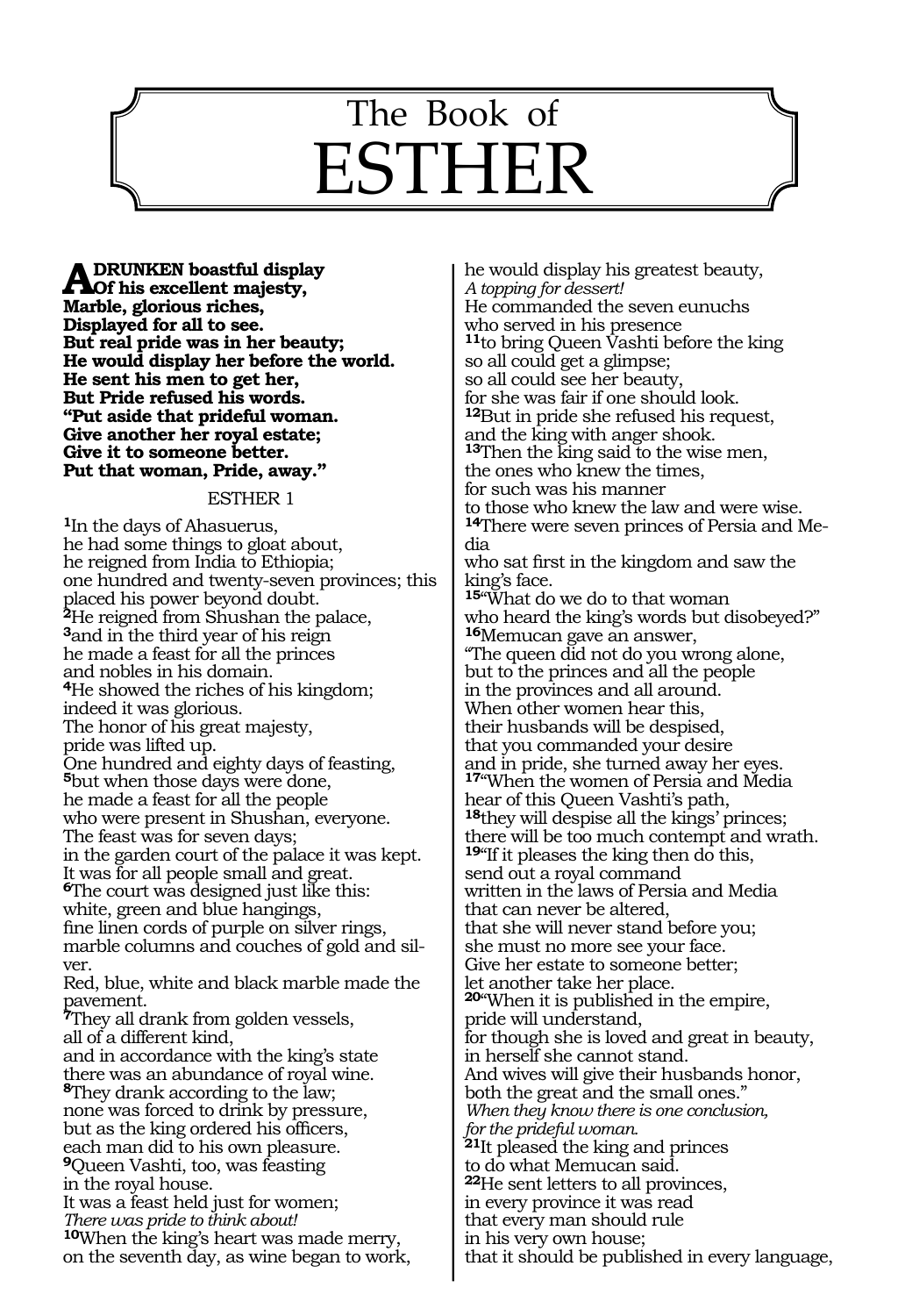to every people all about.

## **CWDS Bible Quotes**

- *1. Whether you are in the palace or anywhere in the earth, remember who is King.*
- *2. Party on the king's pleasure but understand it is a privilege that comes with positioning; remove praise and gratitude and you party on his displeasure.*
- *3. Nothing drives away presence like ingratitude; nothing attracts presence like praise with obedience. Praise positions the heart for proximity.*
- *4. Never be so carried away in your palace that you forget your place. Never be so carried away with your position that you forget your positioning.*
- *5. Pride is the flag bearer for your fall, a haughty spirit is the flag bearer for your destruction, humility is the flag bearer for your glory.*
- *6. To honor does not require agreement or emotional consensus, it is the compulsion to duty. You are required to honor because you will not always agree, love or like.*
- *7. Never try your martial disagreements in the public court otherwise you will never escape the public shame whether you are right or wrong.*
- *8. You are never too important, too lovely, too efficient to be replaced, keep striving for excellence with the mindset that there is always someone waiting to take your place.*

## **PRAYER POINTS**

- King of kings, I honor You; I bring to You praise and thanksgiving every day. Amen.
- By the power in the blood of Jesus, I drive away the spirit of Queen Vashti from this generation; I call everyone to humility in obedience to Your word. Amen.
- My Father, my God, give me the attitude to honor authority at all times, even when I disagree with their lifestyle and direction, in the name of Jesus.
- O God my Father, help me never to get so caught up in my position that I forget the laws that govern my positioning.
- God of my breakthroughs, I acknowledge You. Amen.

# WHAT are the things that you consider,<br>When you are looking for a queen? **One with a godly heritage; She can be found where God is seen. One who is purified;**

**Do you desire to have the pure, One who will leave the "put ons" And come with real heart's beauty and no more.** 

**One who will captivate you with beauty And will find favor in all men's sight? How about this last thing? Someone who will save your life.** 

### ESTHER 2

**<sup>1</sup>**King Ahasuerus, *what are the things that you consider?* 

Is your wrath now appeased? Are you thinking of Queen Vashti and the things you have decreed? **<sup>2</sup>**Will you listen to your servants?

"Consider a virgin young and fair; **<sup>3</sup>**let the king appoint officers, to gather them all and bring them here. To the palace of Shushan let the young virgins be brought, in the custody of Hegai, to the women's house. Yes, and consider purity: let them be purified. **4**And the woman who pleases you, will be your new queen and your new wife." **<sup>5</sup>**Near the palace in Shushan, there was a Jew named Mordecai, son of Jair, son of Shimei, son of Kish, a Benjamite. **<sup>6</sup>**He was carried captive from Jerusalem with Jeconiah who was king, carried into Babylon; and there he remained and lived. **<sup>7</sup>**Mordecai brought up Hadassah, who was his uncle's child; he took her as his daughter, when his aunt and uncle died. She was a virgin, fair and beautiful. *Is this the queen you like?*  **<sup>8</sup>**When the king's decree was heard, she seemed to fit just right. She was gathered to the palace in the company of the rest; placed with Hegai the keeper. *But there is class, out class and best! Here is something to consider, one whose deportment pleases the mind!*  **<sup>9</sup>**Hegai the keeper will tell you, that is why his treatment of her was kind. He gave her the things of purification without delay, in fact, with speed. *You would think he was the lucky man, but he knew just what a king would need.* She got all that belonged to her, and seven maid servants, too, who were assigned from the king's house; but from the day they met he knew. Hegai gave her and her maidens preference to the best place of the house; **<sup>10</sup>**she did not reveal her family or her people; Mordecai charged her not to let it out. *One more thing to consider, parental care was right.*  **11**Every day Mordecai came before the women's court to ensure his little girl was alright. **<sup>12</sup>**There were twelve months purification, six with myrrh, six with odours sweet, and other things of purification before the final meet. *When you consider your queen, never forget this part: not only a purified body, but indeed, a purified heart!*  **<sup>13</sup>**To go before the king, each woman got anything she desired. **<sup>14</sup>**She went in, in the evening, and in the morning she was retired

to be kept with the concubines,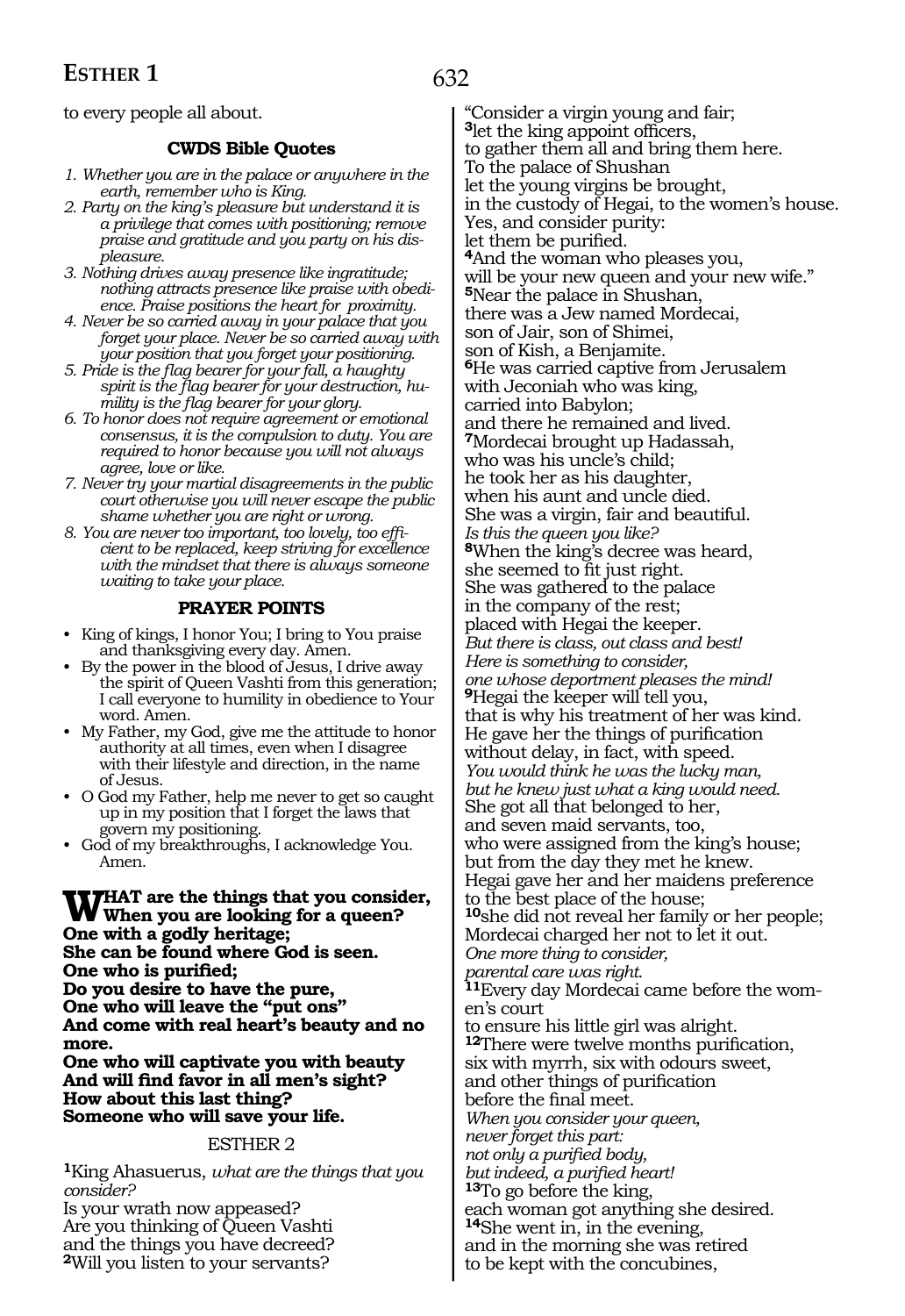never to see the king again unless he delighted in her and called the young woman by name. **15**Her name was Esther, the daughter of Abihail, who was as Mordecai's very own. *Here is another for you seekers; in her request it was clearly shown! "I want nothing to put on; I go with purity alone. If it is I the king desires, then what he will get is me, no more."*  She said, "Give me and I will take it, just the necessities you appoint!" She attracted favor in everybody's sight. **<sup>16</sup>**Esther was taken to King Ahasuerus in the seventh year of his reign. From the moment he saw her, he knew it: would not let her go out again. **<sup>17</sup>**Loved above all the women, she found favor in his sight. *You can stop deliberation. There you have it, Queen Esther!*  He set the royal crown on her head **<sup>18</sup>**and made a great feast, Esther's feast, and gave gifts according to his state, and a holiday to the provinces he released. **<sup>19</sup>**The second time the virgins gathered, Mordecai sat in the king's gate. **<sup>20</sup>**Esther had not yet revealed her family; Mordecai had charged his girl to wait. She followed his commandment, *just like daddy's obedient girl! A bond of respect existed that was not readily untwirled.*  **<sup>21</sup>**As Mordecai sat in the king's gate, there he overheard, two of the palace servants, Bigthan and Teresh, planning to kill the king in their wrath*, as it were! I know you've stopped deliberating, but you will know your choice was right when you have in your palace a queen who will save your life!*  **<sup>22</sup>**Mordecai told Esther, and Esther notified the king; **23**he made an inquiry, and the treacherous two were hanged. It was written in the chronicles. *But you have one chance in life, and to know what to consider is to find your Queen Esther!*

### **CWDS Bible Quotes**

- *1. Character is not something that you draw out, it is something that draws you out; it is not in your presentation but in your representation.*
- *2. You can dress the body but you cannot dress the spirit; it sweetly attracts those who will not be distracted by the glitter.*
- *3. Live to please God only and you will attract the favor or men; minister to the spirit and men will minister to you.*
- *4. Put off the 'put ons' and present the real you, then your make-up will not be the cause of your break-up.*
- *5. The real you may be disguised by pretence but marriage has a way to bring it out; bring out the real you at the beginning and your marriage will build you up, beautify and strengthen you.*
- *6. The short gust you detect in your dating, will become a hurricane in your marriage, never let emotions distract you from the necessary issues.*
- *7. Find yourself and your husband will find you; get lost in trying to be what you are not and you will get lost to good and searching hearts; and even if you are found in marriage , when the true you comes out marriage may tell you 'get lost'.*
- *8. Find yourself before you seek to find a husband or a wife; learn to love yourself before you go seeking the love of others.*
- *9. Be comfortable with you for that is one thing marriage can never satisfy.*
- *10.Marriage exacerbates what the heart does not appreciate.*
- *11.So what do you consider, someone who is real, good family background, good relationship with parents, loyalty, character that attracts love, I give you your Queen Esther.*

#### **PRAYER POINTS**

- O God my Father, I soak my dating and marriage in the blood of Jesus, help me not to make a mistake in Jesus name.
- Merciful Father, bring to me my Rebekah, so I will see and receive her with the eyes of the Spirit and not with the eyes of flesh, in Jesus' name. Amen.
- God of love, do not let attraction and emotions become my distraction and demotion in Jesus name; help me to pay attention in the short time of dating, so I will not pay dearly in my lifetime of marriage.
- Eternal Father, visit the family foundations of my spouse with restoration fire; break generational curses and make the necessary corrections now, in Jesus name.

**IF** his name is Haman,<br>When he comes, just b<br>Fruited by great newser **When he comes, just bow down. Exalted by great power, He will not be content to strike you down, But will destroy all your people, Women and children, young and old. If your name is Mordecai, Bow your knees to God alone.** 

#### ESTHER 3

**<sup>1</sup>**Indeed his name was Haman; he was an Agagite. The king promoted him in the kingdom above the princes in his might. **<sup>2</sup>**The king's servants in the king's gate knew the name of Haman, so they reverenced him with a bow; but there was one who showed no reverence; *You guessed,* his name was Mordecai. *The king had commanded it*  **<sup>3</sup>**so the king's servants daily said, "Why transgress the king's commandments?"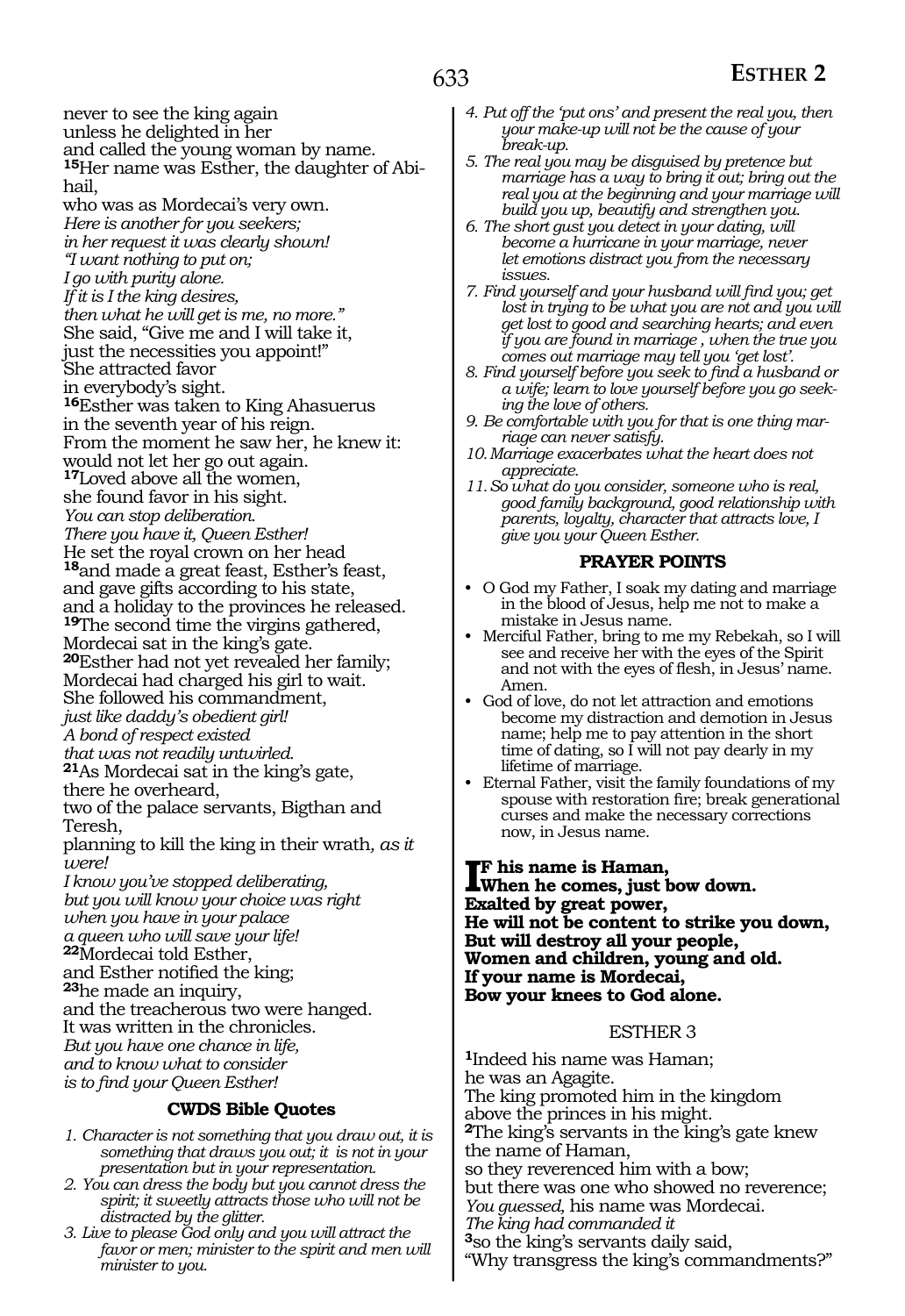# **ESTHER 3**

But Mordecai kept a level head. He would not give heed to them; **<sup>4</sup>**they told Haman so he knew, to see his excuse would be adequate, that it is because he was a Jew. *@For those who will be standing when many others fall, know that when great men are angry, God will defend His laws!*  **<sup>5</sup>**When Haman saw Mordecai did not bow to the exalted and the great, neither did he show reverence, then he was full of wrath that day. **<sup>6</sup>**It would be an insult for such a great man to lay hands on him alone; no, Haman would destroy all Jews throughout the whole kingdom. **<sup>7</sup>**It was the first month of the twelfth year of Ahasuerus who was king; Haman stood day-to-day and month-tomonth, and they cast lots before him. **<sup>8</sup>**Haman said to Ahasuerus, "There is a people scattered abroad among all your provinces, and they have their own law; they do not keep the king's laws. If you let them live you profit not. **<sup>9</sup>**Let it be written to destroy them! *He thickened the plot,*  "I pay ten thousand talents of silver to those in charge of this business; and king, I will pay it into your treasuries." **<sup>10</sup>**The king gave Haman his signet ring, and Haman was let loose; the son of Hammedatha, the enemy of the Jews. **<sup>11</sup>**The king said, "I give to you the silver; I give you the people too. You have all the power, Haman; what seems good to you, this do." **<sup>12</sup>**So the king's scribes were called in and wrote Haman's commands: To the lieutenants and governors in every province throughout the land, to the rulers in every province, every people, tribe and tongue, in the name of Ahasuerus; sealed with his ring, *cannot be undone.* **<sup>13</sup>**They sent the letters out by post. *It had every Jew aching then:*  "All the Jews both young and old, annihilate, destroy and kill. Do not spare the children, or the mothers or the young; on the twelfth day of month Adar in one day it must be done. *Here is something to entice you:*  take their plunder for yourselves. **<sup>14</sup>**Publish this letter to all people; let them be ready against the day." **<sup>15</sup>**Because of the king, the post was hastened; the decree reached to the palace while the conniving Haman sat drinking;

there was one mood, for all "perplexed." *Men must know, if his name is Haman, when he comes you just bow down.. Yet if your name is Mordecai, Bow your knees to God alone!* 

#### **CWDS Bible Quotes**

- *1. It is best to be lifted down than to be lifted up. Your greatest exaltation is on your knees. Your highest promotion is humility.*
- *2. Never be so important that you make God your opponent in order to defend your pride.*
- *3. They may be infuriated at your stance against their idolatrous laws and ways, but if your stance is on the word of God, all heaven stands in ovation.*
- *4. Never oppose authority except in defence of the laws of God; never infuriate authority unless you are invigorated by zeal for God.*
- *5. Never be surprised at how evil the plot against you gets, evil is always lurking waiting for opportunities.*

*6. If it is in defence of His laws, His laws will stand in defence of you, and He will stand to see it through.*

#### **PRAYER POINTS**

- O God, the all-knowing God, arise and defend Your laws in this nation, and in the strong nations of the world, in Jesus name.
- All consuming Fire, arise in Your mighty power and judge every authority that seeks to challenge and change Your laws to suit their lifestyle, in the name of Jesus.
- Father God, release indignation from on high against every altar, person or spirits opposing believers who will not compromise. Amen.
- I speak grace to every person afflicted because of their faith; use their situation to show Your glory, O God. Amen.

**Such bitter times of grieving, Such heart-rending cries. God will certainly deliver, But I cannot escape His "Eye." Such a hard assignment In such a time of blitz, But perhaps I am placed here, For such a time as this.** 

#### ESTHER 4

**<sup>1</sup>**It came from Mordecai, a loud and bitter cry. It came from all the Jews, wailing, fasting tear-filled eyes. When Mordecai perceived it, with sackcloth, ashes and his clothes torn, **<sup>2</sup>**he came before the king's gate, and his bitterness was known. He did not enter the king's gate; no one could enter with sackcloth. **<sup>3</sup>**Meanwhile there was a great mourning among the Jews, weeping, wailing, near and far. **<sup>4</sup>**When Esther's maids and servants told her, the queen exceeded in her grief. Whatever touched her uncle,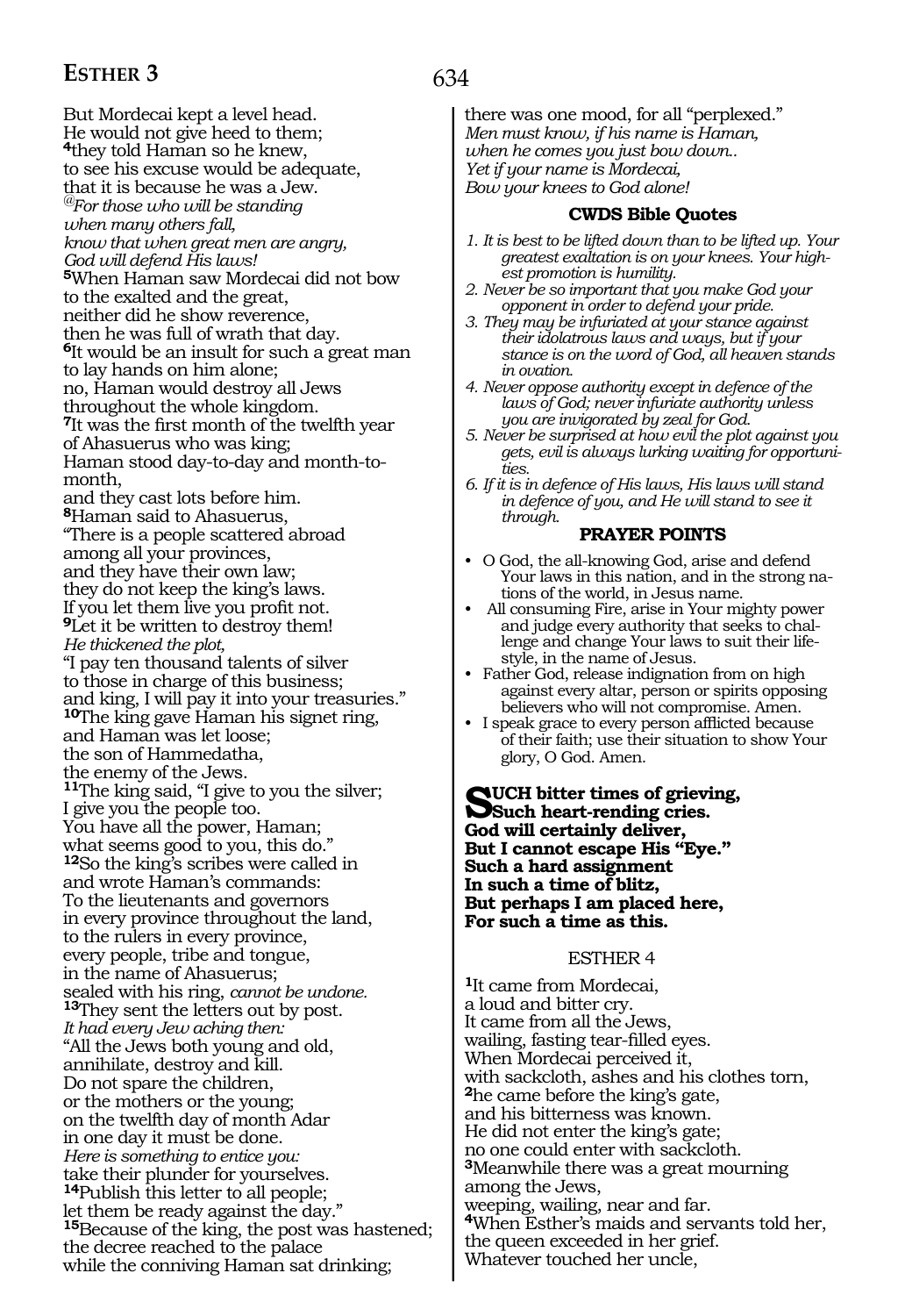reached her heart as if through a sieve. They sent garments to clothe Mordecai, but he received them not; at such a time new garments, could not replace sackcloth. **<sup>5</sup>**So Esther sent Hathach, the palace servant appointed to her, to see why Mordecai grieved and what all this was for. **<sup>6</sup>**And Hathach went out to Mordecai, in the city square which was before the king's gate and he met him there. **<sup>7</sup>**Mordecai told him of what happened, of the money Haman would pay to destroy all the Jews, even in just one day. **<sup>8</sup>**He gave him a copy of the decree and gave to her a charge, to go in to the king to make a request for the Jews' lives, yes, for them all. **<sup>9</sup>**Esther read the letter, and as she fashioned her reply this was a difficult moment. *But there it was, again "God's Eye."*  **<sup>10</sup>**She sent again through Hathach, "Give Mordecai these commands; **<sup>11</sup>**'You and all the people, know how much this is hard. Whoever enters the inner courts of the king and is not called shall be put to death; man or woman, there is one law. Except the king should hold out his sceptre made of gold, only then he may live. But my father, let it be known, for the past thirty days I have not been called, not one time." **<sup>12</sup>**Her servant told her words to Mordecai. *But then again there was that "Eye."* **<sup>13</sup>**Mordecai returned an answer, "It is such a bitter fate, just because you are in the king's house do not think you shall escape. There shall be deliverance, **<sup>14</sup>**"even if you hold your peace; deliverance for the Jews, shall come from another place. But not so for your father's house in such a time of blitz; who knows, perhaps you are in the kingdom for such a time as this." **<sup>15</sup>**So Esther returned an answer; *Was it the words of Mordecai? The truth was so soul reaching, but then again, there was that "Eye."* **<sup>16</sup>**"Gather all the Jews in Shushan and fast with me for three days; do not eat or drink three days and nights; I will also prepare my ways. My maid servants and I will fast too, and then I will go in to the king;

if I perish, then I perish." *But by God's dictates I will.* **<sup>17</sup>**So Mordecai departed and did all Esther commanded him to do. *Will you risk your life for God's truth? "God's Eye" is upon you.*

#### **CWDS Bible Quotes**

- *1. Your position of promotion must never cause you to forget where you are coming from; your shoot should never cause you to forget your roots; engage it or it will not support you.*
- *2. Never get so comfortable in your promotion, position or place that you forget your assignment.*
- *3. Believers who forget they are ambassadors of grace in the earth will end up disgraced.*
- *4. The things you hide from and ignore will catch up with you in your sleep. Wake up and confront the issues to ensure you wake without the issues confronting you.*
- *5. You may be named queen or king but unless you rise up and address kingdom issues you will never reign as queen or king. Esther never reigned with her husband until she intervened.*
- *6. If you speak up for Jesus in this wicked and evil generation, He will speak up for you to defend you before His Father in Heaven. There is no better lawyer than the person who died for your defense.*
- *7. Your birth, nationality and positioning are no mistake; this is your time; you are strategically positioned and divinely designed and assigned for such a time as this.*
- *8. There is no moment as this moment and no one like you to fit the assignment of the moment.*
- *9. There are no two persons to fit the assignment upon you; you may feel inadequate but your God is over-adequate; His grace is sufficient.*
- *10. Self preservation is the greatest opposition to your destiny and to the cause of the kingdom on earth; be ready to perish for the imperishable gospel; be willing to die so others may live.*
- *11. There is a strong place for fasting and prayer when dealing with issues affecting the people of God and the Kingdom of our Father in this earth.*
- *12. Those who will save their lives will lose it; your unwillingness to participate may delay but will never deter the gospel.*
- *13. Whenever you contemplate the cost of your assignment, remember, you are in the kingdom because others sacrificed.*

#### **PRAYER POINTS**

- Father, help me to understand and embrace my assignment in this earth in Jesus name; let me be faithful to my kingdom and my King in this pilgrim land, in Jesus name.
- Lord, forgive me if I have shrunk from my assignment here on earth, in Jesus name.
- King of Glory, give me the courage and grace to properly represent You on my assignment here, in Jesus name.
- Lord Jesus, help me not to get so comfortable with the earth I am assigned to, that I forget or neglect my assignment here, in Jesus name.
- Most High God, let the bitterness of the Jews under threat in the days of Esther, be the bitterness that grips your church under threat of moral decay in this present darkness. Let it move us to prayer and fasting and personal risk to intervene, in Jesus name.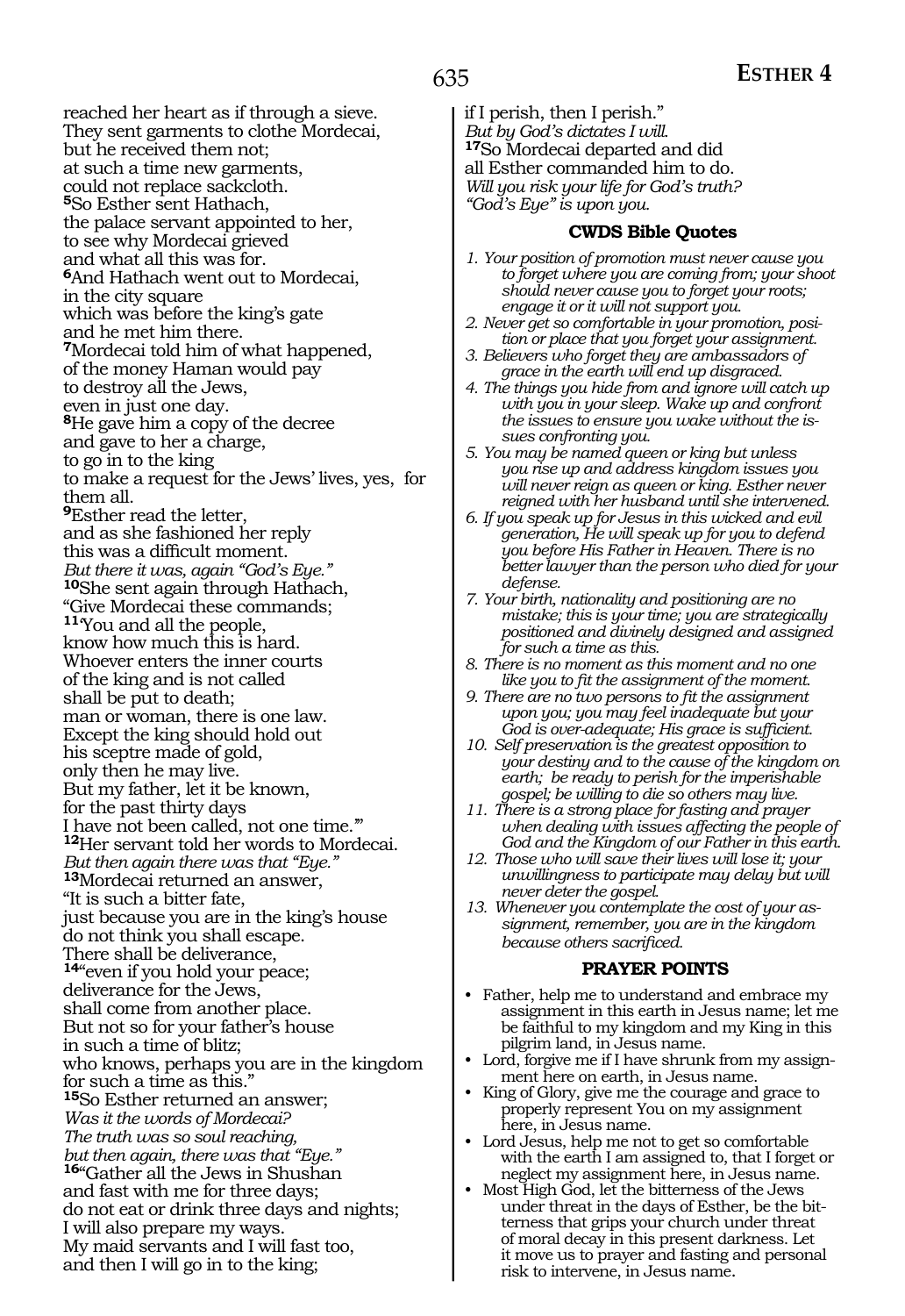# **ESTHER 5**

NOT bad, she has found favor; the king in**vites her to come.** 

**Not bad, she has been offered up to half of the kingdom.** 

**Not yet, I have a banquet, but you must not come alone;** 

**Not yet, but tomorrow my desire will be known.** 

**Not bad, I am invited to the banquet of the queen,** 

**But bad for me each time my eye sees Mordecai, that despiteful thing.** 

**That's not bad for you my lord; make it bad for him.**

#### ESTHER 5

**1**On the third day Esther put on the royal garment.

*Then she saw it was not bad.* 

*Her eyes saw the golden sceptre,* 

*and her heart the hand of God.* 

She stood in the inner court,

while the king sat on his throne.

**<sup>2</sup>**When the king saw the queen standing there, his approval and favor was made known. She was relieved to see the sceptre pointed in

her way; as she drew near and touched the sceptre, *"Not bad!" is all that came.* 

**3**Then the king said, "Ask and I give you, Esther--"

*She bade "not bad" to go away.*  "--even to half my kingdom."

*Now "good" had come her way!*  **<sup>4</sup>***Not yet,* "I will show you, but not yet, O my king;

but not yet, O my king;<br>but if it seems good, let you and Haman

come to the banquet I have prepared for him."

*She played on his jealousy.*

*He must have thought it strange,*

*his queen had prepared a banquet*

*for Haman and not for him.*

**<sup>5</sup>**So the king said, "Cause Haman

to do the queen's bid with haste."

They came together to the banquet that Esther had prepared.

*Not yet, I see impatience!*

**<sup>6</sup>**The king said, "Tell me now your petition!" *Oh, good, for he repeated,* 

"Even to half of my kingdom.

*My expansive empire, request and you shall*  have."

*Not yet, O king, "A banquet; I will tell you at the next one."*

**<sup>7</sup>**"This is my request and my petition: **<sup>8</sup>**'Tomorrow I will surely tell. I have prepared another banquet; let the king and Haman come as well. O king, not yet, but if it pleases you, come tomorrow; I will make it known."' *The thing that I have prepared, will take some wine to swallow down.*  **<sup>9</sup>**Haman went out joyful; his heart was very glad,

but when he saw Mordecai

in one moment he was mad. He was moved with indignation, for Mordecai never stood. *When pride is not acknowledged, it will take the pleasure out of the good!*  **<sup>10</sup>**But Haman restrained himself. He would not bear this alone; he called his wife, Zeresh, and his friends when he got home. **<sup>11</sup>**He spoke of his glory and his riches and the many sons of his. He felt high because he was promoted above all the king's princes. As he talked his spirit lifted, and he gave them a wry smile; **<sup>12</sup>**"I was invited to Esther's banquet." *Hold on, hey wait a while!* "No other man came with the king; she invited none, no other man. I am invited again tomorrow." *And they patted him, "Not bad! "* **<sup>13</sup>**But then his eyes turned pale with sadness, "All of this is nothing to me; Mordecai the Jew destroys all the good I feel. It is bad as long as this Jewish fellow sits in the gate of the king." **<sup>14</sup>**Then they said, "You have no problem, just make it bad for him. Build for him a gallows fifty cubits high; speak to the king tomorrow, for on it he shall surely die." Then *sing "not bad"* on to the banquet where the queen's request awaits the king, *They say, as Haman built the gallows; he did not know just what was bad for him!* 

### **CWDS Bible Quotes**

- *1. The favor of the Lord is like rain if you are willing to sacrifice yourself for His great name.*
- *2. Not every banquet you are invited to should be accepted, not every wine you swallow can be digested.*
- *3. Your glory is not glory when something menial changes your story, let go of the menial and embrace your glory.*
- *4. Never let a Mordecai with no place, position or recognition keep you from enjoying yours.*
- *5. If it can take your spirits down it can take you down, choose to be grateful and joyful inspite of.*
- *6. Not everyone will bow to you in your own kingdom, do not let it stop you from excelling.*
- *7. If you build traps for others you are exposed and vulnerable; if you rage publicly the undercurrent will grab you privately.*
- *8. Never pick a quarrel with a nation when all you have is an issue with one person.*
- *9. Do your homework and choose your battles well; if you discover you fight God, you are never strong enough, step back; run.*
- *10. How bad do you need to be acknowledged? Do an assessment and turn your meter down quickly.*

# **PRAYER POINTS**

• Father, if it is about me, let it die, if it is about You let it live so I can experience Esther's favor, in the name of Jesus.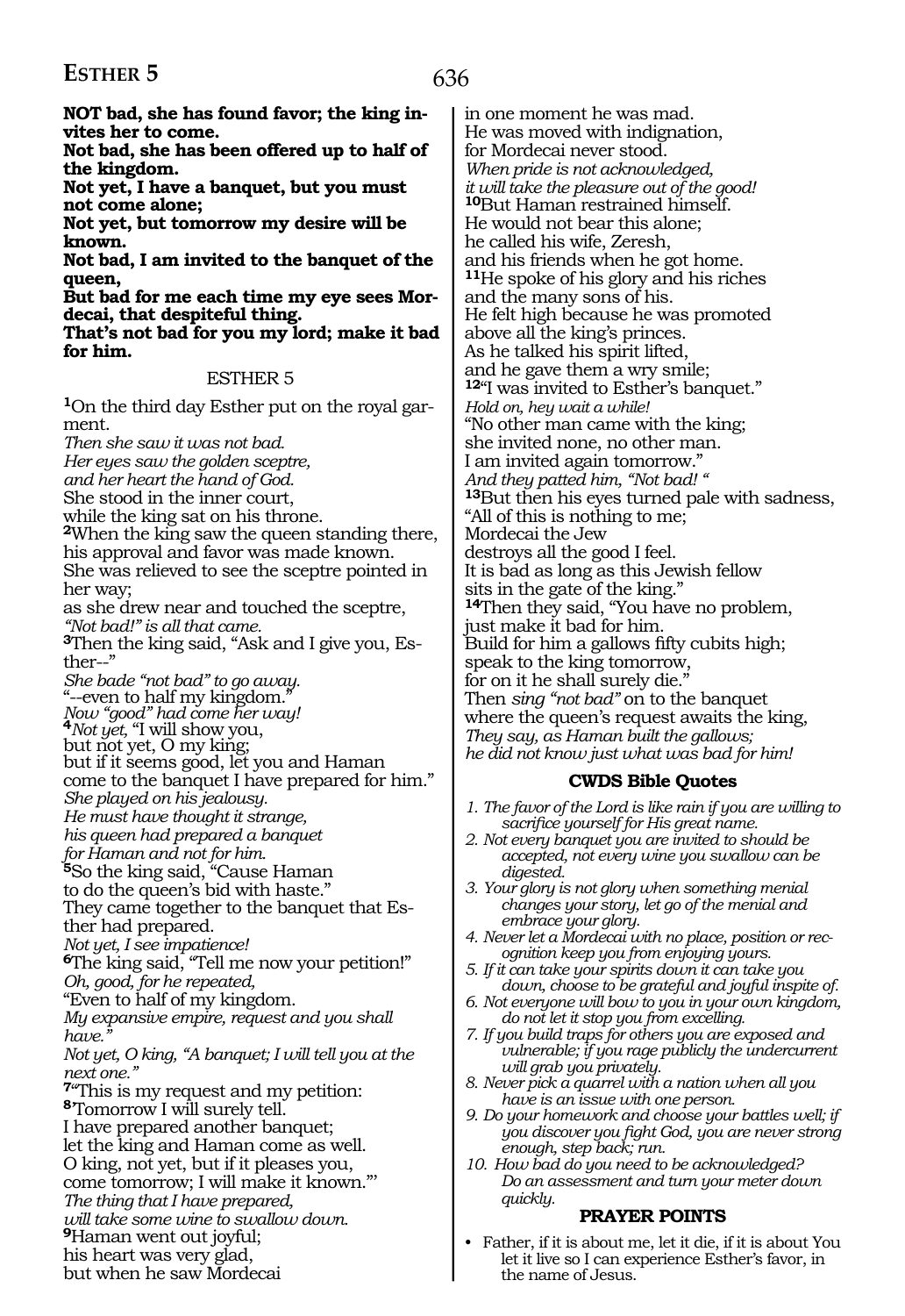- Father, if it is about You let it live, if it is about me let it die, so I will not ensnare myself like Haman, in Jesus' name.
- Father God, give me discernment so I will know which drink is good for ingesting and which banquet is for my glory, in the name of Jesus.
- My Father and my King, help me never to get angry when I am opposed, but instead, when You are opposed, and Your laws are violated. Help me never to put myself, my feelings and my interest, before or above the kingdom's, in the name of Jesus.

**While your enemies cannot sleep, Working hard to destroy you, The king cannot sleep, God's designing work for the enemy to do. It starts with; "What would be your desire, If you were the king's delight?" When you are through go on home, Your wife prophesies tonight.** 

#### ESTHER 6

**<sup>1</sup>**It was a night of tossing and turning; the king could not sleep. *God was designing work, for the enemy's keep.*  He said, "Bring the chronicled records before me and let them now be read." When they read the story of Mordecai, they saw the gentle nod of the king's head. **<sup>2</sup>**It was found there written about the keepers of the door, how they sought to lay hands on the king, but by Mordecai he was made secure. **<sup>3</sup>**He said, "What has been done to honor this man?" They said, "Nothing." And when he knew, he had peace. *This was the hand of God at work; it was the reason he could not sleep.* **4**Haman had come into the king's court to speak to the king, to hang Mordecai on the gallows; but the king had work for him. The king said, "Who is in the king's court?" **<sup>5</sup>**They told him, "Haman is the one." The king said, "Let him come in; I have something urgent to be done." **<sup>6</sup>**The king said to Haman, "Tell me what shall be done, to the man that I delight to honor?" Haman thought, 'Who can it be but me alone? Who can it be but Haman?' *A man of glory, honor and might, even the one the queen invited, that is now the king's delight.* **<sup>7</sup>**So Haman returned an answer, "Do this for the one in whom you delight; **<sup>8</sup>**let them bring royal robes, the king's own, that is just right. Bring the horse that the king rides on; yes, you shall do this thing, and the crown royal on the king's head."

*I want to be just as the king!*  **9**"Deliver them to the king's most noble princes; let them array the man with it, the one that you delight to honor. Bring him on horseback through the streets, then let them proclaim before him, 'So shall it be done to the man the king delights to honor.'" *God gave Haman the 'know how'.*  **<sup>10</sup>**The king said, "Haman, make haste, take the apparel and the horse; do this to Mordecai the Jew." *You could have seen his smile drop off.*  "Let nothing fail that you have spoken." *He wished he had failed to speak so much!*  **<sup>11</sup>**It was a dejected Haman, who led Mordecai on horseback. Adorned in the king's beauty, the man who would not bow to him he led. *If God is who you honor, God will make them bow to you instead. Or just to lead you around on horseback, throughout the city streets,*  and to proclaim before you, "This is the man the king delights to honor!" **<sup>12</sup>**Mordecai returned to the king's gate, while Haman covered his head. He hasted to his house in mourning, *as if it was his people who were sold for dead.*  **<sup>13</sup>**When he told his wife and friends his for- tunes, he heard the prophecy of them all: "If Mordecai is of the descendants of the Jews, then you have already started to fall. You shall surely fall before him; you shall not prevail. Every thought on him except for honor is a thought that is bound to fail." **<sup>14</sup>**While he tried to swallow what they were

saying, the king's palace servants came to him there. They hastened Haman to the queen's banquet;

another course had been prepared.

#### **CWDS Bible Quotes**

- *1. Though your eyes have not seen, God is working behind the scenes, so keep praying until you see Him.*
- *2. People are losing sleep because of you, not just your enemy, but your destiny helpers.*
- *3. Let your enemy do the leg work, the Lord your God is deft at switching things up at the last minute.*
- *4. Pride is the flagship for a shipwreck; it will cause you to be lost at sea parading your enemy's glory.*
- *5. God will use the sweat of your enemies to promote you, their negative energy will pack the foundation of your exaltation.*
- *6. God gives you a minor victory to let you know He is working; stop worrying and celebrate the cross.*
- *7. We have all had a significant victory; your enemy has already been paraded publicly; if He gave His Son freely for you, how much more will He freely give you all things?*
- *8. It does not matter what it looks like in your eyes;*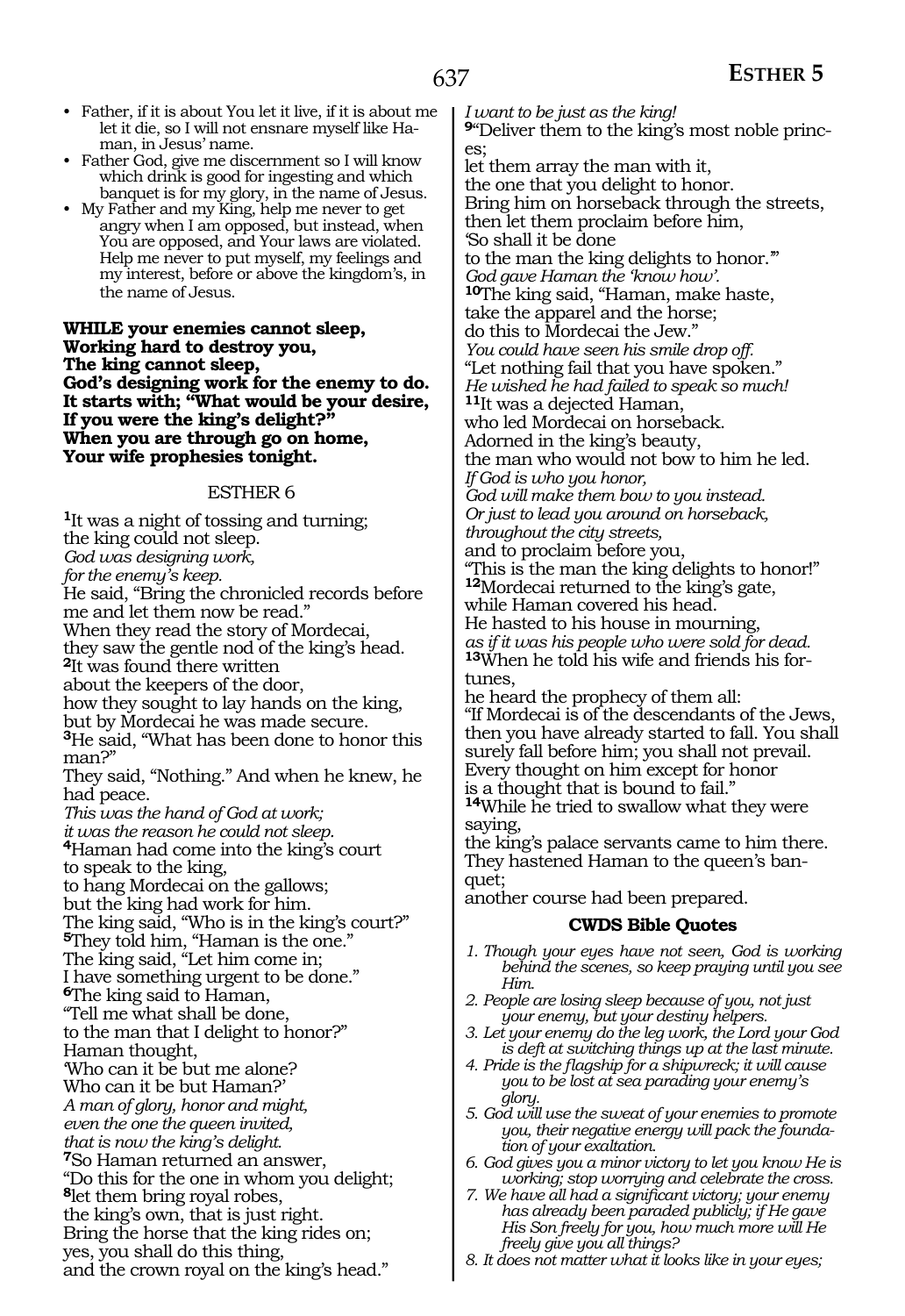*take a glimpse through His eyes and the picture changes drastically.*

#### **PRAYER POINTS**

- O God my Father, disappoint the expectation of my enemies, in Jesus name.
- Mighty Father, harness my enemies to proclaim my glory in Jesus name.
- Lord I thank You for the increased and tireless activities of the opposition in my life, it tells me that promotion is at hand, in Jesus name.
- My Father, my God, trouble the sleep of my destiny helpers right now, give them no rest until they understand and fulfil Your commands concerning me, in Jesus name. Amen.
- I declare that I shall not die, but live and represent my King and His Kingdom on earth, in Jesus name.

#### **Trapped, but not as bondmen; Delivered to death is what. "Even as we speak, my king, Know that your queen is trapped." He felt a trap was springing; Haman be careful, you can't do that. Your own gallows await you; I guess the word is "trapped."**

#### ESTHER 7

**<sup>1</sup>**So it was that the king and Haman came to the banquet of the queen. *There was still hope in bitterness, or, is it that she baited him?*  **<sup>2</sup>**On this second day of banquet, the king asked Esther one more time, "What is your request? I will grant it up to half this kingdom of mine. What is your petition, Queen Esther?" **<sup>3</sup>**Esther started her reply, "If in your eyes king I have found favor, all I ask is for my life. Give me the life, too, of my people; **<sup>4</sup>**"we are sold and that is what. Someone seeks to destroy us. Your queen, O king, is trapped. If we were trapped and sold as bondmen, I would not feel so much pain, but my people and I are now sold to be destroyed and to be slain." **<sup>5</sup>**King Ahasuerus answered Esther, "Who could presume this in his heart?" *While there was a silent listener who wished for a passage through the earth.* **<sup>6</sup>**"The enemy is wicked Haman." These words were like a slap. He was afraid before the royals. There was no escape; he was trapped. **<sup>7</sup>**The king rose up from the banquet in great wrath and walked away; he went into the palace gardens while Haman got on his knees. *This was hard food for digesting; he never knew she would serve that.* He begged Queen Esther for his life. *Quietly open up this trap.* 

**<sup>8</sup>**The king returned from the garden; what he saw made him go red: in desperation Haman had fallen, on his Queen Esther's… BED! "Will you also force my queen before me?" And as the words left the king's mouth, they covered the face of Haman. Now there was no way out. **<sup>9</sup>**Then Harbonah a palace servant said, "O king, even this night there is a gallows prepared by Haman; fifty cubits, I know the height. It was prepared for Mordecai, who of you has spoken good. It is even standing in Haman's house." The king said, "Hang him on that wood." **<sup>10</sup>**So Haman was hanged on the gallows that he made. *@A trap was prepared for him, but he prepared the blade. Can you destroy the stars of heaven? Oh, no, you can't do that. Can you destroy the seed of Abraham? I guess the word is "trapped."*

#### **CWDS Bible Quotes**

- *1. Crafty plans for crafty enemies.*
- *2. When your enemies are blinded with hate they will not see what is coming.*
- *3. Never get comfortable at being the centre of a queen's private banquet with her husband, jealousy will topple his high regard for you.*
- *4. Let nothing and no one steal the joy of God's blessings from your heart, for the blessings follow the joy.*
- *5. Pride has no justifiable argument in the court of heaven; never let it enlist you as its lawyer.*
- *6. When you fight unjustly, you will never know what you are fighting and where it will show up.*
- *7. Before you prepare gallows to hang your neighbor, consider that it works just as well for you.*
- *8. Your destiny is in your own hands, build bridges instead of traps.*
- *9. Your expectation of good is a delusion if your thoughts and actions are evil.*
- *10. Ride high but walk blamelessly and in love; there is always someone waiting for your tables to turn to tell your secrets.*

### **PRAYER POINTS**

- Lord Jesus, I thank You that You have prepared me a table in the presence of my Hamans and they can do nothing about it. Amen.
- O Lord God of my fathers, let my enemies fall into your love instead of the traps that they have made, in the name of Jesus.
- Merciful and forgiving God, bless those who hate me and despitefully use me; remove every hate, resentment and vindictiveness from my heart, in the name of Jesus.
- My Father my God, I command every negative seed that I have planted in my life to be rooted out and die, in the name of Jesus.
- Lover of my soul, baptize me with discernment now; I refuse to laugh and drink unaware of the traps of the enemy, in Jesus name.

# **Thank God for new beginnings;**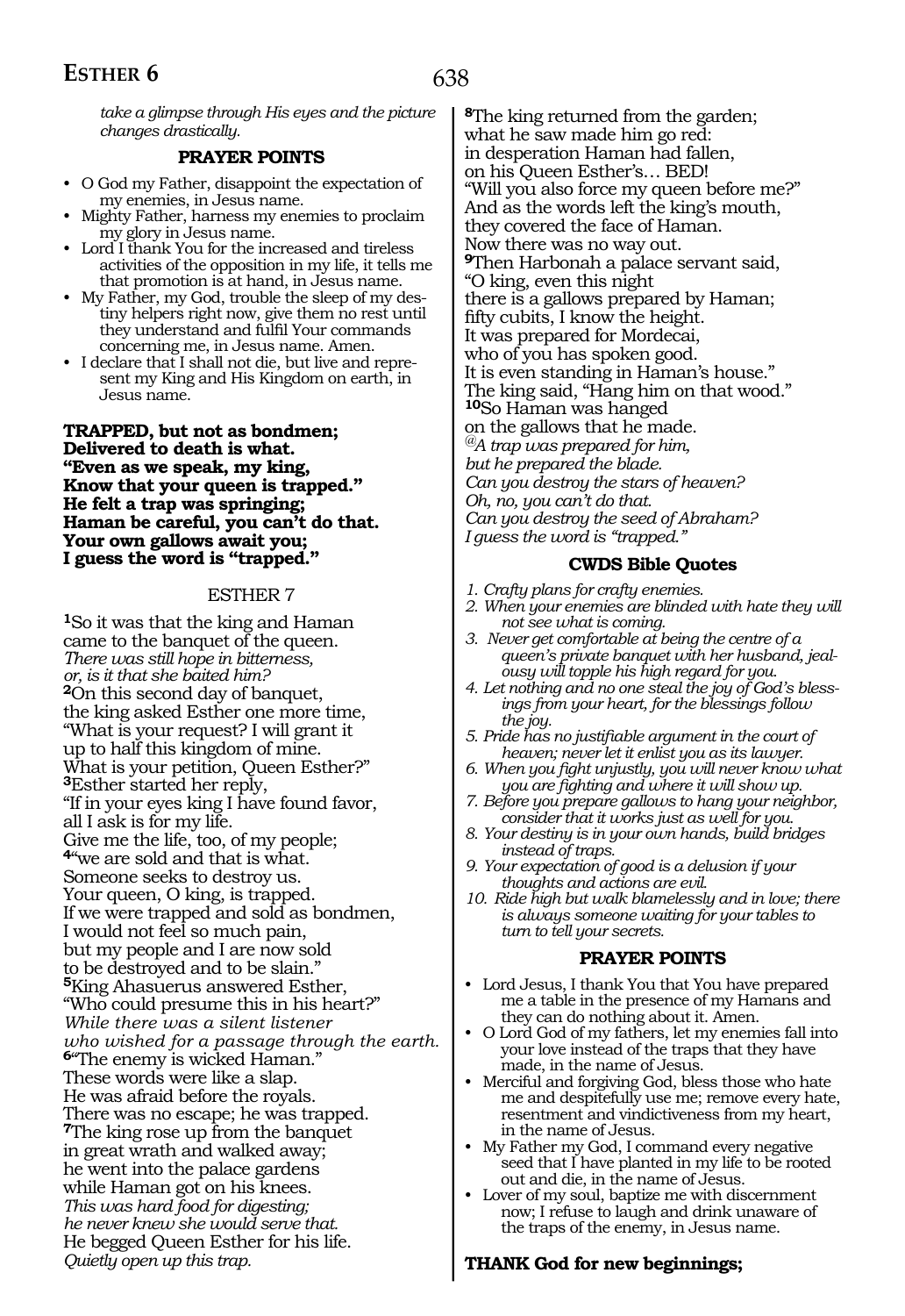**Haman was destroyed, but first He did damage with the king's seal That could not be reversed. This call for counteraction, And when you get the news, Join the Jews in their rejoicing; It paid then to become Jews.** 

#### ESTHER 8

*In with Esther and Mordecai, Haman was filtered out.* **1**On that day King Ahasuerus gave Esther and Mordecai Haman's house. Esther told the king of her relation to Mordecai the Jew, **<sup>2</sup>**and he gave him the ring of Haman, the moment he heard the news. *A day of new beginnings, with spirits lifted high; but it is hard to start right over when something is not right.*  **<sup>3</sup>**Esther fell down before the king and spoke to him with tears to put away Haman's mischief. *It was stifling the air.* **<sup>4</sup>**She saw the golden sceptre held out and pointed her way. She rose up and stood before the king. *Thanks be to God! He has heard my plea!*  **<sup>5</sup>**She said, "King, if I have found favor, and if this thing to you seems right, and king, if I am pleasing, then grant me my desire. Let it be written to reverse, O king, this very day the letters designed by Haman. Let them be put away. Remove his device to destroy the Jews. **<sup>6</sup>**O king, know for sure, if I see this evil on my people, your queen cannot endure." **<sup>7</sup>**Then the king said to Esther, and to Mordecai the Jew, "The house that belonged to Haman, have I not given it to you? He was hung on the gallows because of this very thing. **<sup>8</sup>**"Now write as you see fit in the name of your king. Write it in the king's name, seal it with the king's own seal; a writing of this manner, can never be repealed." **<sup>9</sup>**So it was in the third month and on the twenty-third day that the king's scribe was called in to put Haman's work away. "Write it to all," Mordecai commanded, "Jews, deputies and lieutenants, in all of the provinces that are under the king's hand, from India to Ethiopia. One hundred and twenty-seven was the count,

to every people, nation, language and tongue. **<sup>10</sup>**It was written in the king's name, and with his ring it was sealed. By post, horsemen, dromedaries, the writing was delivered. **<sup>11</sup>**It read, "The king has granted to all Jews the right to stand up for their life; to gather in every city, counteract their enemies and fight. Destroy the destroyer, cause to perish, yes to slay, all the power of the people who would take your labor for a prey, and assault your women and your little ones as well. **<sup>12</sup>**On the thirteenth day of the twelfth month, make your rage be felt. **<sup>13</sup>**"Let the copy of this writing be distributed to all men. Let the Jews be ready, against the day for revenge." **<sup>14</sup>**So the post went out on mules and camels; the decree moved fast along. It also reached Shushan the palace, expressed by the king's commands. **<sup>15</sup>**Mordecai was royally apparelled: clothed in blue and also likewise, a great crown of gold and beauty. He would bring the Jews delight. *Thank God for new beginnings;*  Mordecai could now accept a crown, and fine linen with purple garment, for things had turned around. Rejoice in Shushan's city, rejoice all and be glad. **<sup>16</sup>**The Jews had gladness, joy and honor, where before they were pained and sad. **<sup>17</sup>**In every province, every city, where the post decreed the news, there was feasting and rejoicing, and many became Jews. *When you see Mordecai's glory, when fear grips crown to sole, drop your weapons of destruction; it pays to become Jews, you all.*

#### **CWDS Bible Quotes**

- *1. Never join an evil plot or you will be taken down with the cast.*
- *2. Be ready to intercede for a nation under the enemy's sword of death; pray as if your own life is at stake; it is.*
- *3. Never use another person's quarrel to validate your own hatred for when that person is removed you will have to face your hatred alone.*
- *4. No one like Jehovah to turn it around in your favor.*
- *5. God will promote you for you to promote Him and His kingdom; He will put a crown on your head for you to crown His people.*
- *6. Your last minute-miracle was released from the first minute of your faith. Hold that position and wait for manifestations.*
- *7. If you are committed, consistent and faithful, be assured, power must change hands.*
- *8. You may not be able to stop the enemy's evil plan but you can fight back and remove the enemy's*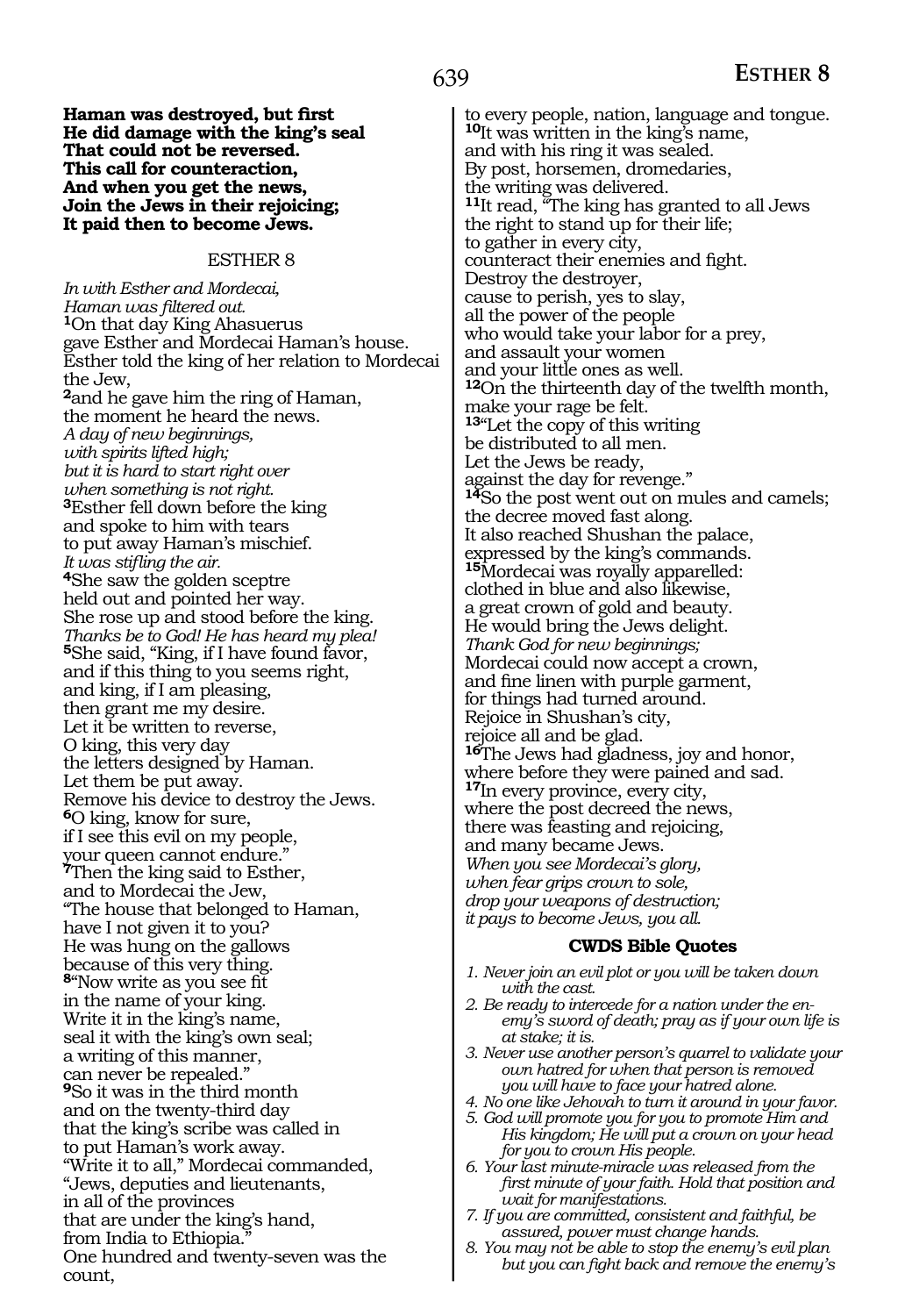# **ESTHER 8**

*evil hand.*

*9. Among your stubborn detractors there are many defectors who when they see they cannot beat you they will join you.*

# **PRAYER POINTS**

- God of wonders, I thank You that You consistently demote the exalted and You exalt the meek. Help me to keep my heart positioned for promotion, in the name of Jesus Christ.
- My Father, my God, let the favor with which You favored Mordecai fall upon me now, in Jesus' name.
- I declare that today, power must change hands in my life, in the name of Jesus. I claim the wealth, the territory, and the authority of my enemies, in the name of Jesus. Amen.

**In the day of feasting and of gladness, Let portions be sent; For the portions of all your enemies Have been ripped away and rent. Send gifts to the poor, If salvation brings new joy; Set aside a time to reflect On God's work in your life.** 

### ESTHER 9

**1**It was the thirteenth day of Adarspread to everyone the newsthe day when pain and tribulation, became rejoicing for the Jews. When the enemies hoped to have power, but God gave His people the rule. **<sup>2</sup>**The Jews gathered themselves together in all provinces*.*  There was fear on everyone. The fear of Mordecai was on all men, **<sup>3</sup>**rulers, deputies, lieutenants, so they helped the Jews in fighting. The Jews destroyed many with the sword! **<sup>4</sup>**Mordecai's name spelt fame in the king's house, and he grew greater even more. **<sup>5</sup>**The Jews slew all of their enemies! It was a great destruction. **<sup>6</sup>**Five hundred men were slain in the palace; **<sup>7</sup>**so too were Haman's ten sons, everyone: Parshandatha, Dalphon, Aspatha, **<sup>8</sup>**Poratha, Adalia, Aridatha, **<sup>9</sup>**Parmashta, Arisai, Aridai, and Vajezatha. **<sup>10</sup>**They killed all the ten sons of Haman. It was not the spoils they were after, they were just fighting for their lives. **11**They told the king the number, and he spoke to Esther, his wife. **<sup>12</sup>**The king said, "Five hundred men are slain in the palace; so too are Haman's ten sons. Make your request and I will grant it; tell me what more shall be done?" **<sup>13</sup>**So Esther responded to the king that day, "Let Haman's ten sons hang on the gallows he had made." Esther asked also to do what the Jews had begun, on the following day.

**<sup>14</sup>**The king commanded and it was done; Haman's ten sons were hanged. **<sup>15</sup>**And on the fourteenth day of Adar the Jews continued as the first. They slew three hundred at Shushan's palace, but they did not touch the spoils. **<sup>16</sup>**Seventy-five thousand in the provinces, and the enemies of the Jews too died. The Jews had gathered themselves together and made a valiant stand for their lives. They had rest from all sides over; on the plunder they never laid their hands. **<sup>17</sup>**The Jews gathered on the thirteenth day of the month Adar, and rested on the fourteenth day, and celebrated with feasting and gladness the days of God's great salvation. *Oh, set time aside to reflect on God's goodness in your life.*  **<sup>18</sup>**The Jews in Shushan assembled, on the thirteenth and fourteenth day, and the fifteenth day was set aside, for a day of feasting and gladness, for the victory God had designed. **<sup>19</sup>**The Jews in the villages, the Jews all over, the Jews in the un-walled towns made these two days in Adar a good day to celebrate God's love. A day of feasting and of gladness, of sending portions all around, **<sup>20</sup>**Mordecai wrote these things, and sent letters to the Jews near and far, in all the provinces of King Ahasuerus, **<sup>21</sup>**to make it an established law; that they would celebrate each year, the fourteenth and fifteenth day of Adar, **22**as the days the Jews had rest from the enemies they feared; the month which was changed from sorrow to joy, where their mourning changed to laughter, and their enemies were destroyed. A time when mourning changed to dancing. At that time they sent presents to each other, and portions to the poor. **<sup>23</sup>**It became an accepted custom for the Jews, which Mordecai had written about. *It was a good day in Adar when salvation came to them, when sorrows became rejoicing and God's love was displayed to men. It became days of feasting and rejoicing, exchanging of gifts from man to man, when the heart looks up to heaven, and the poor are thought upon!*  **<sup>24</sup>**For Haman had cast Pur(the lot) to consume and destroy them, **<sup>25</sup>**but Esther entreated the king to destroy Ha- man's device. He commanded that the plot return upon Haman's head,

his sons were hung on his gallows with Haman also instead.